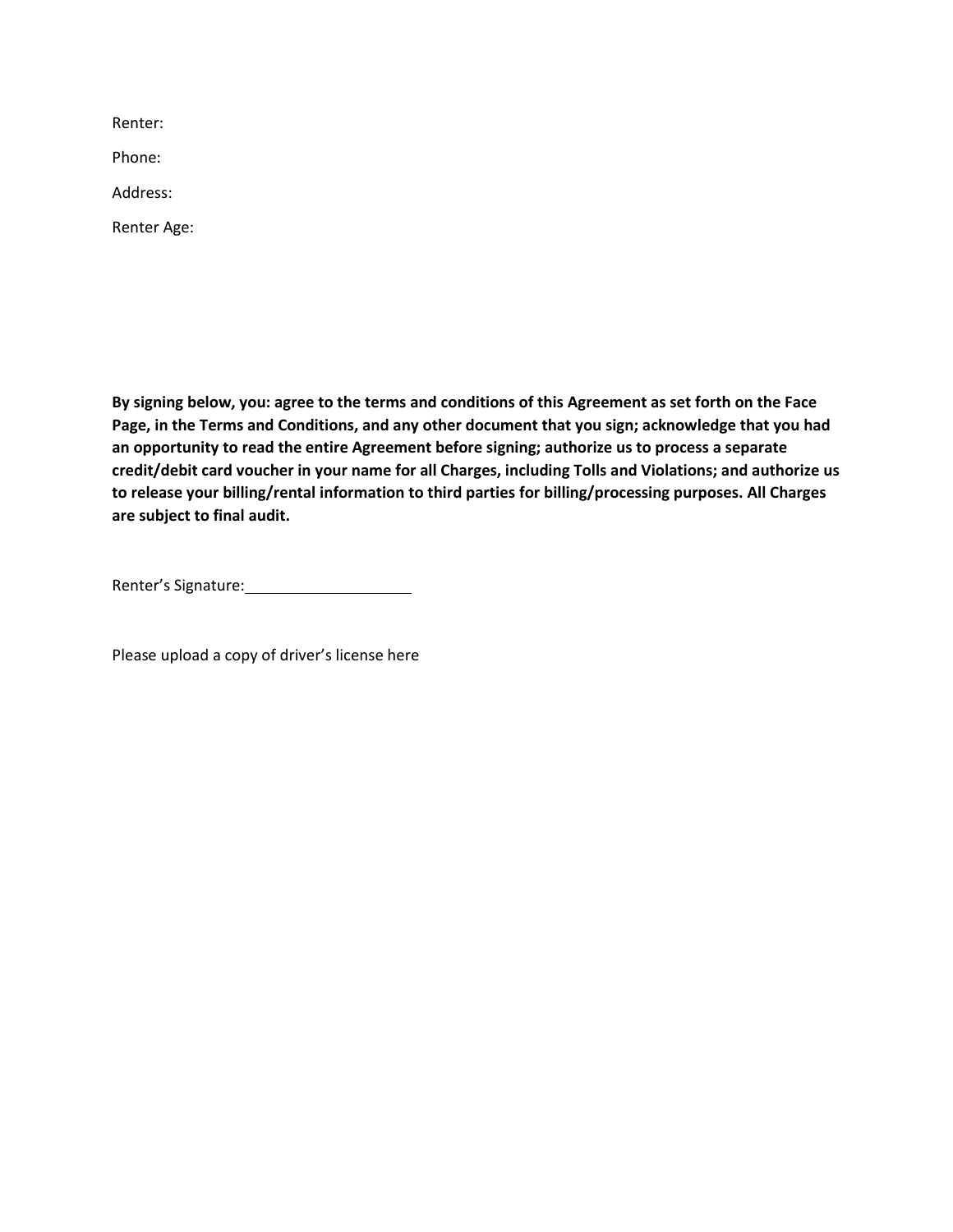## **RENTAL AGREEMENT TERMS AND CONDITIONS ("Terms & Conditions")**

- **1. Definitions.** "**Agreement**" means all terms and conditions found in these Terms & Conditions, the Face Page, any addenda and any additional materials that we provide and that you sign at the time of rental. "**You**" or "**your**" means the person identified as the renter in this Agreement, any person signing this Agreement, any Authorized Driver and any person or organization to whom charges are billed by us at its or the renter's direction. All persons referred to as "you" or "your" are jointly and severally bound by this Agreement. "**We**", "**our**" or "**us**" means the rental company named in this Agreement. "**Authorized Driver**" means the renter and each driver permit to drive the towing vehicle with the Vehicle in tow. Every Authorized Driver must have a valid driver's license and be at least age 25. "**Vehicle**" means the non‐motorized towed recreational vehicle identified in this Agreement and each vehicle we substitute for it, all the Vehicle's equipment, awnings, keys and Vehicle documents. **The Vehicle may be equipped with global positioning satellite ("GPS") technology or another telematics system and/or an event data recorder, and privacy is not guaranteed.** "**Loss of Use**" means the loss of our ability to use the Vehicle for our purposes due to Vehicle damage or loss during this rental, including, without limitation, use for rent, display for rent and sale, opportunity to upgrade or sell, or transportation of employees. "**Diminished Value**" means the difference between the fair market value of the Vehicle before damage and its value after repairs as calculated by a third‐party estimate obtained by us or on our behalf. "**Charges**" means the fees and charges that are incurred under this Agreement. "**Rental Period**" means the period between the time you take possession of the Vehicle until the Vehicle is either returned to or recovered by us and checked in by us. "**Vehicle License Fee**," "**Vehicle Licensing**," "**Vehicle License Prop Tax**," "**Vehicle License Cost Recovery Fee**," or "**Motor Vehicle Tax**" means a vehicle license cost recovery fee based on our estimated average per day per vehicle portion of our total annual vehicle licensing, titling, and registration costs or as otherwise defined under applicable law.
- **2. Rental, Indemnity and Warranties.** This is a contract for the rental of the Vehicle. We may repossess the Vehicle at your expense without notice to you if the Vehicle is abandoned or used in violation of law or this Agreement. You agree to indemnify us, defend us and hold us harmless from all claims, liability, costs and attorneys' fees we incur resulting from, or arising out of, this rental or your use of the Vehicle or our repossession of it. **We make no warranties, express, implied or apparent, regarding the Vehicle or Optional Equipment, no warranty of merchantability and no warranty that the Vehicle or Optional Equipment is fit for a particular purpose.**
- **3. Your Representations and Warranties**. **You represent and warrant that: the towing vehicle that you use during the Rental Period has the capacity to tow the Vehicle; any load will be properly loaded and placed for safe operation of the Vehicle; and you will ensure that when towing the Vehicle, it is properly secured and connected to the towing vehicle and will use safety chains, cables, locking devices and other similar devices meeting the requirements of applicable law.**
- **4. Condition and Return of Vehicle.** You must return the Vehicle to our rental office or other location we specify, on the date and time specified in this Agreement, and in the same condition that you received it, except for ordinary wear. You must empty waste tanks. If you wish to extend the Rental Period, you must return the Vehicle to our rental office for inspection and written amendment by us before the due‐in date. If the Vehicle is returned after closing hours, you remain responsible for the loss of and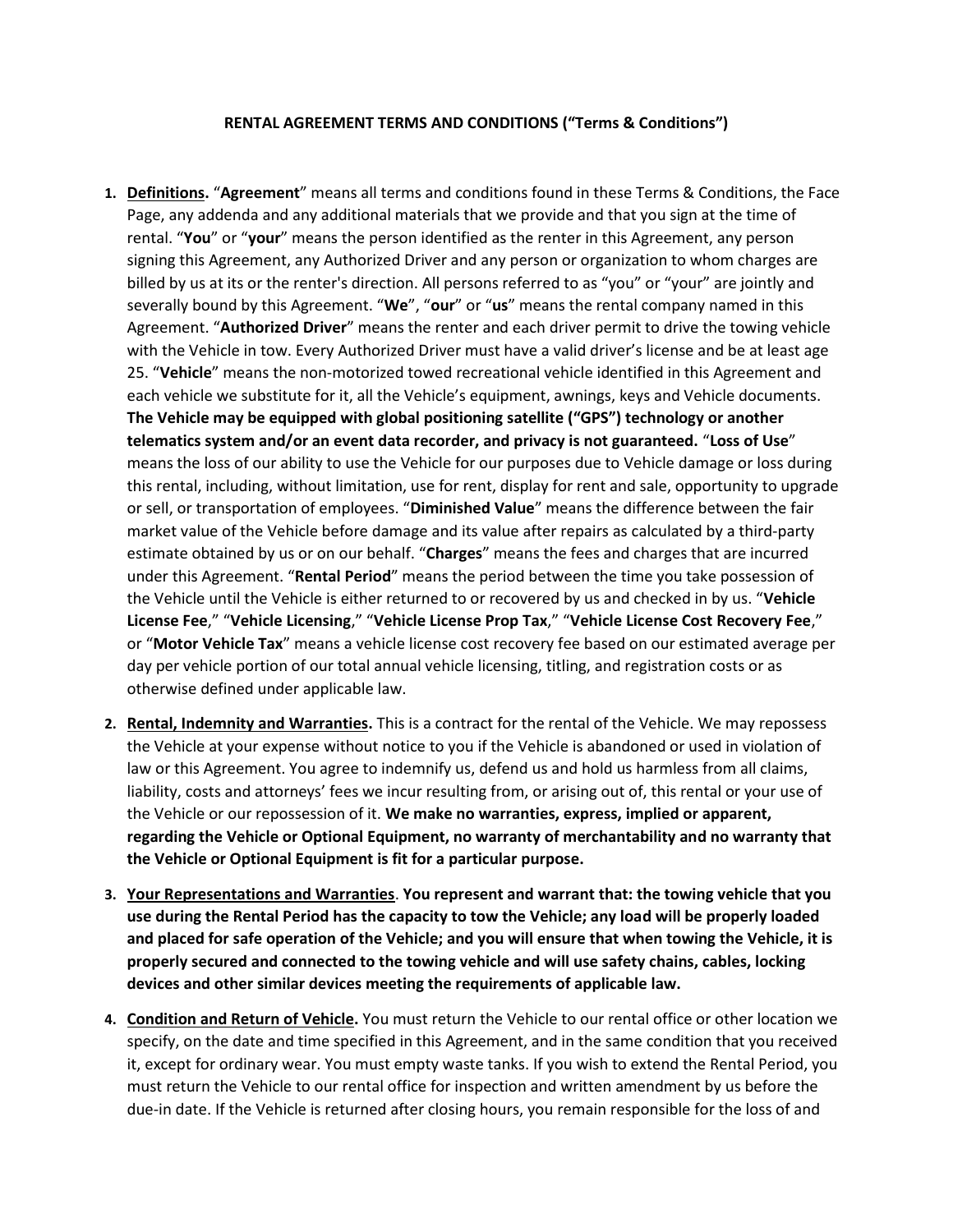any damage to the Vehicle until we inspect it upon our next opening for business, and Charges may continue to accrue. Service to the Vehicle or replacement of parts or accessories during the rental must have our prior written approval.

**5. Responsibility for Damage or Loss; Reporting to Police.** You are responsible for all damage to or loss or theft of the Vehicle, including damage caused by weather, acts of god or terrain conditions. Your responsibility will include: (**a**) all physical damage to the Vehicle measured as follows: (i) if we determine that the Vehicle is a total loss, the actual cash value of the Vehicle, less salvage; (ii) if we determine that the Vehicle is repairable: (A) the difference between the value of the Vehicle immediately before the damage and the value immediately after the damage; or (B) the reasonable estimated retail value or actual cost of repair plus Diminished Value; (**b**) Loss of Use, which is measured by multiplying your daily rental rate by either the actual or estimated number of days from the date the Vehicle is damaged until it is replaced or repaired, which you agree represents a reasonable estimate of Loss of Use damages and not a penalty; (**c**) an administrative fee, calculated based on the damage repair estimate as follows, which you agree is reasonable: \$0‐\$250 damage=\$50 fee; \$251‐\$500 damage=\$75 fee; \$501‐\$750 damage=\$100 fee; \$751‐\$1500 damage=\$150 fee; \$1501‐\$2500 damage=\$200 fee; over

\$2500 damage=\$250 fee; (**d**) towing, storage, and impound charges and other reasonable incidental and consequential damages; and (**e**) all costs associated with our enforcement of this Agreement or collection of Charges, including attorneys' fees, collection fees, and costs whether or not litigation is commenced. You must report all accidents or incidents of theft and vandalism to us and the police as soon as you discover them.

**6. Prohibited Uses.** The following acts or uses of the Vehicle are prohibited and constitute material breaches of this Agreement: **(a) Towing the Vehicle: (i) by anyone who is not an Authorized Driver, or by anyone whose driver's license is suspended in any jurisdiction;**

(ii) by anyone under the influence of drugs or alcohol; (iii) by anyone who obtained the Vehicle or extended the rental period by giving us false, fraudulent or misleading information; (iv) in furtherance of an illegal purpose or under circumstance that would constitute a violation of law other than a minor traffic citation; (v) for commercial purposes without our written consent; (vi) to carry dangerous or hazardous items or illegal materiel; (vii) outside the United States or Canada; (viii) when loaded beyond the manufacturer's suggested tow rating for the Vehicle; (ix) when driven through or under an underpass or other structure without sufficient overhead or side clearance or when driven on unpaved roads; (x) when it is reasonable to expect you to know that further operation would damage the Vehicle; (xi) in a manner that causes damage to the Vehicle due to inadequately secured cargo; (xii) with your towing vehicle when your vehicle has insufficient towing capacity as determined by the manufacturer of your vehicle; or (xiii) by anyone who is sending or receiving an electronic message, including text (SMS) messages or emails, while operating the towing vehicle; (b) Failing to properly load materials and distribute the weight of those materials to allow safe operation of the Vehicle; (c) Failing to properly secure the vehicle to the towing vehicle; (d) Failing to summon the police to an accident involving the Vehicle; (e) Damaging the Vehicle by your intentional, wanton, willful or reckless conduct; (f) Transporting an animal (other than a service animal) in the Vehicle without our written consent**(g) Sitting, standing or lying on the roof or exterior of the Vehicle; (h) Transporting passengers in or on the vehicle while the Vehicle is being towed; (i) Placing signs or lettering on the outside of the Vehicle;**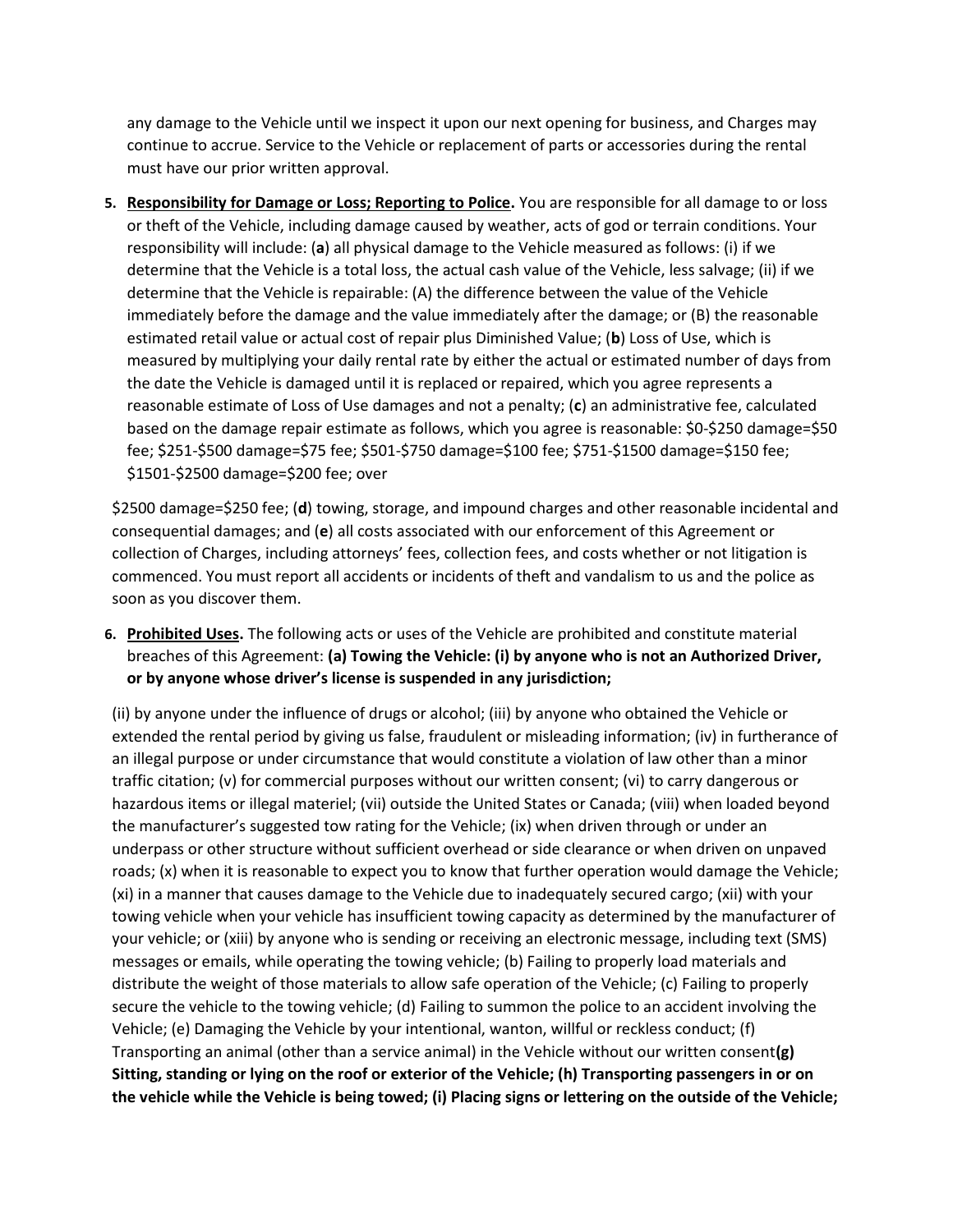**(j) Placing loudspeakers or other sound equipment on the exterior of the Vehicle; (k) Failing to use the Vehicle in compliance with all instructions and warnings provided by us; (l) Using fuel with an octane rating higher than 87 if the Vehicle is equipped with an outside fuel station; and (m) Smoking in the Vehicle. PROHIBITED USE OF THE VEHICLE VIOLATES THIS AGREEMENT AND VOIDS ALL INSURANCE COVERAGE (WHERE PERMITTED BY LAW).**

- **7. Optional Equipment**. We offer certain Optional Equipment, including navigational systems, kitchen or linen packages, and child safety seats, upon request and subject to availability for your use during the rental at an additional charge. **All Optional Equipment is rented AS IS and must be returned to us at the end of the rental in the same condition as when rented**. If you rent a child safety seat, you must inspect and install the child seat into the Vehicle yourself. If you rent a GPS device, you should review the operational instructions before leaving the rental location.
- **8. Insurance.** We provide collision and comprehensive insurance on the Vehicle with a deductible. You are responsible for the deductible amount. This insurance does not cover Loss of Use or our administrative expenses incurred processing a damage claim. Coverage is void if you materially breach this Agreement, or if you fail to cooperate in any loss investigation conducted by us or our insurer. You must: (a) report all damage to us and all accidents to us and the police as soon as you discover them and complete our incident report form; and (b) provide us with a legible copy of any service of process, pleading, or notice of any kind related to an accident or other incident involving the Vehicle. **You are responsible for all damage to the Vehicle that is not covered by our insurance policies or that is in excess of our insurance limits. We do not provide liability insurance coverage on the Vehicle. You are responsible for all damage or injury you cause to third parties and agree to provide liability insurance coverage on the Vehicle through the insurance policy that covers your towing vehicle.**
- **9. Charges and Costs. You permit us to reserve against your credit/debit card ("Reserve") or take a cash deposit ("Deposit") at the time of rental a reasonable amount in addition to the estimated charges. We may use the Reserve or Deposit to pay all Charges. We will authorize the release of any excess Reserve or refund any excess Deposit after the completion of your rental. Your debit/credit card issuer's rules will apply to your account being credited for the excess, which may not be immediately released by the card issuer, and refund of your Deposit may require up to** 21 **days to process and return.** You will pay us, or the appropriate government authorities, at or before conclusion of this rental or on demand all Charges, including: (a) base rental rate for the Rental Period; (b) optional products

and services you purchased; (c) taxes and surcharges; (d) all expenses we incur in locating and recovering the Vehicle if you fail to return it or if we elect to repossess the Vehicle under the terms of this Agreement; (e) all costs, including pre‐ and post‐judgment attorney fees, we incur collecting payment from you or otherwise enforcing our rights under this Agreement; (f) a reasonable fee not to exceed  $\zeta$  to clean the Vehicle if returned substantially less clean than when rented; (g) a surcharge if you return the Vehicle to a location other than the location where you rented the Vehicle or if you do not return it on the date and time due, and you may be charged the standard rates for each day (or partial day) **after the due‐in date**, which may be substantially higher than the rates for the initially agreed rental period if a special or promotional rate applied to the initially agreed rental period; (h) replacement cost of lost or damaged parts and supplies used in Optional Equipment; and (i) a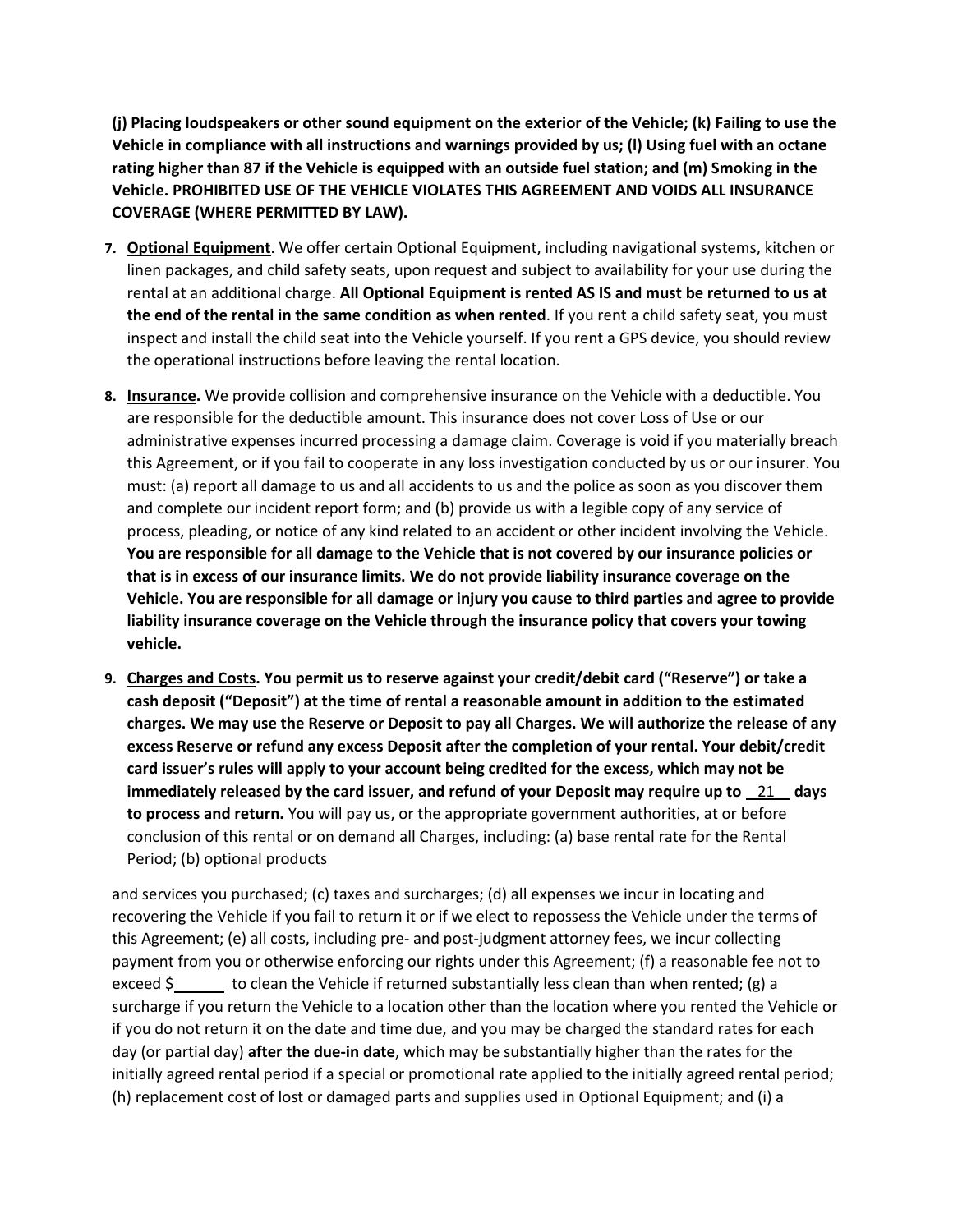dumping fee of \$50 if the Vehicle's waste tanks have not been drained (valves open, caps off) prior to return of the Vehicle. **All Charges are subject to our final audit. If errors are discovered after the close of this transaction, you authorize us to correct the Charges with the payment card issuer.**

- **10. Your Property.** You release us, our agents, and employees from all claims for loss of, or damage to, your personal property or that of any other person, that we received, handled, or stored, or that was left or carried in or on the Vehicle or in any service vehicle or in our offices, whether or not the loss or damage was caused by our negligence or was otherwise our responsibility.
- **11. Responsibility for Traffic Violations, and Other Charges**. You are responsible for paying the charging authorities directly all parking citations, photo enforcement fees, fines for toll evasion, and other fines, fees, and penalties (each a "**Violation**") assessed against you, us or the Vehicle during the Rental Period. If we are notified by the charging authorities that we may be responsible for payment of a Violation, you will pay us or a processing firm ("**Processor**") of our choosing an administrative fee of up to \$50 for each such notification. You authorize us to release your rental and payment card information to a Processor for processing and billing purposes. If we or the Processor pay a Toll or Violation, you authorize us or the Processor to charge all such payments, service fees and administrative fees to the payment card you used in connection with this rental.
- **12.Our Responsibility to You if the Vehicle becomes Inoperable.** If the Vehicle becomes inoperable for more than 24 hours, our liability to you is limited to the daily rental rate times the number of days the Vehicle is inoperable.
- **13. Personal Information.** You agree that we may disclose personally identifiable information about you to applicable law enforcement agencies or to other third parties in connection with our enforcement of our rights under this Agreement and other legitimate business functions. Questions regarding privacy should be directed to the location where you rented the Vehicle.

**Miscellaneous.** No term of this Agreement can be waived or modified except by a writing that we have signed. This Agreement constitutes the entire agreement between you and us. All prior representations and agreements between you and us regarding this rental are void. A waiver by us of any breach of this Agreement is not a waiver of any additional breach or waiver of the performance of your obligations under this Agreement. Our acceptance of payment from you or our failure, refusal or neglect to exercise any of our rights under this Agreement does not constitute a waiver of any other provision of this Agreement. You waive all recourse against us for any criminal reports or prosecutions that we take against you that arise out of your breach of this Agreement. Unless prohibited by law, you release us from any liability for consequential, special or punitive damages in connection with this rental or the reservation of a vehicle. If any provision of this Agreement is deemed void or unenforceable, the remaining provisions are valid and enforceable. This Agreement will be governed by the substantive law of the jurisdiction where the rental commences, without giving effect to the choice of law rules thereof, and you irrevocably and unconditionally consent and submit to the nonexclusive jurisdiction of the courts located in that jurisdiction. **Basic MBA Towable 061515**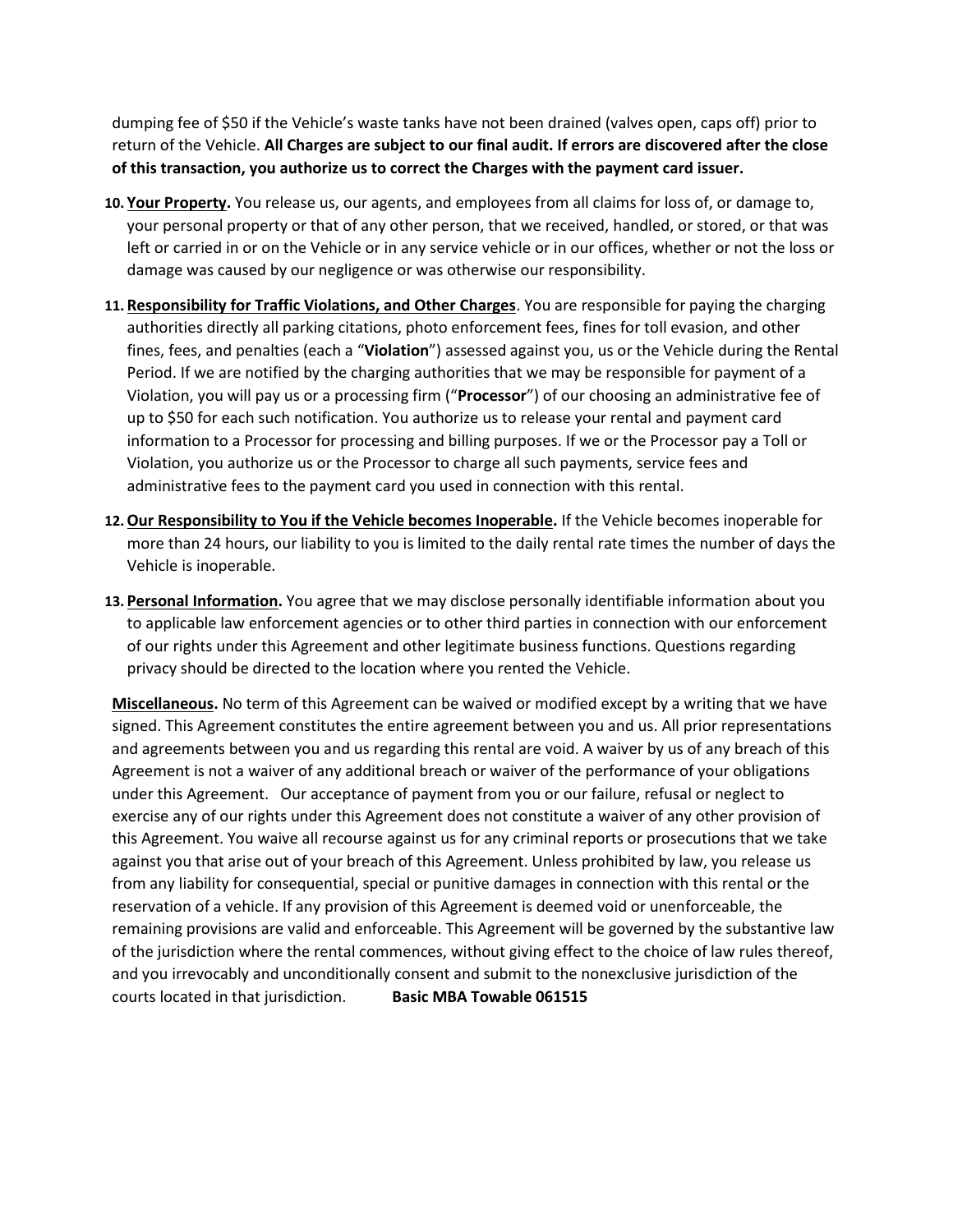This supplemental rental and rules agreement will outline in considerable detail what is expected during your rental period. It may seem like a lot but we prefer to be up front and clear so there is no confusion or unrealistic expectations that may cause misunderstandings later.

- **1.** Training: When you pick up the RV, we will complete a pre-rental orientation of the RV that will take about .5 to 1 hour, depending on any prior experience you have with a travel trailer. It takes time to do a thorough and complete walkthrough, so please plan accordingly.
- **2.** No Refunds for Early Returns: If you return the travel trailer early we do not refund the days you will not use. This includes if you have been in a motor vehicle accident with the trailer; however, if the MVA is not your fault you may be able to recover your rental costs from the at-fault driver's liability insurance.
- **3.** Campground Reservations: We are not responsible for campground reservations including cancelations for any reason. All campground reservations must be made separately with the campground's reservation agency. All campground and campsite fees are separate from and in addition to the rental price and fees under this agreement. No refunds will be given for campsite reservation errors.
- **4.** Awnings: We DO allow the usage of the exterior awning but advise using caution! This is for your own protection as well because they are NOT COVERED by insurance, and they are very expensive to repair or replace if damaged. Damage to awnings, including damage while driving, any acts of nature, or negligence are 100% your responsibility and will exceed your security/damage deposit amount.
- **5.** Generators: If you choose to use **your own** generator, the following rules will apply. Do not use generator inside the trailer - it MUST be kept outside. Do not leave the trailer unattended while a generator is running. Do not run a generator overnight or while sleeping due to safety reasons. Your generator must be a minimum of 4500 watts to run the systems within the RV without causing a power issue. You, the renter, assume all responsibility for any and all damages caused to the trailer & its appliances and systems by the use of a generator.
- **6.** Rooftop Usage: We **do not** allow the use of the travel trailer's rooftop. Any evidence of rooftop usage (shoe prints, trash, sagging areas) will result in a complete loss of your entire security deposit. In the event the damage is more than your security deposit, you agree to be fully responsible for the total cost of repair.
- **7.** Dogs: You MUST request & get owner approval *before* allowing a dog in the RV. Owner reserves the right to accept or decline any dog, for any reason. Dogs are *not* allowed on any upholstered area due to the soft material and the risk of stains, smells or other damage. We do charge an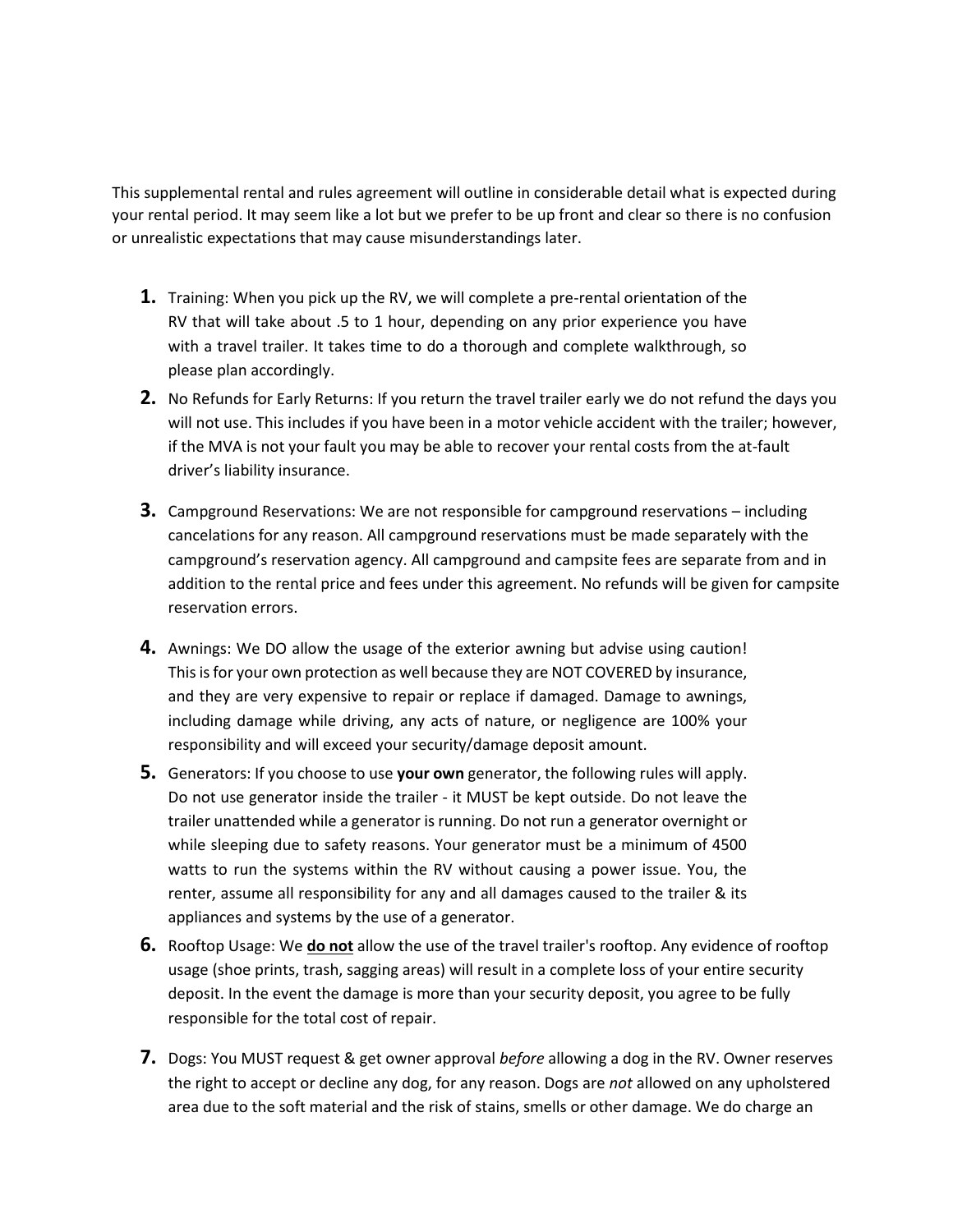extra fee for a dog. If any pet damages occur, *including evidence of pet urine or feces*, you will forfeit your entire security deposit, and any excess damage will be charged to you accordingly. If any large amounts of pet hair are left upon return, you will be charged a full Deep Cleaning Fee for this to be removed. (See Fees Addendum)

- **8.** Propane: Propane must be refilled before you return unless you have chosen to add this service (for the \$75 fee) to your booking.
- **9.** Waste Holding Tanks: There should be nothing, including, but not limited to feminine napkins or tampons, diapers, tissues, napkins, etc. put into the black water waste holding tank as this will cause it to become clogged and require an exceptional amount of cleaning to clear. You will be provided with many rolls of RV safe toilet paper, and we ask that this is the **ONLY** thing put into the waste holding tank. There is to be nothing other than sink or shower water put into the gray water holding tank. Any type of food particles put into the gray tank may cause a clog that will require extensive cleaning &/or repair to remove.

13a. Waste holding tanks (Gray and Black) must be emptied prior to return and valves left **Closed**, and the screw cap left ON. If tank levels do not read EMPTY on the control panel, you will be charged a \$200 dump fee (if not previously arranged). NO EXCEPTIONS.

**10.**Cleaning: We do NOT charge an upfront cleaning fee. The trailer must be returned with a clean interior and empty black and gray tanks. "Clean" means, as you received it or better – as shown in the trailer condition acknowledgement. If you return the trailer dirty, you will be charged a \$200 cleaning fee.

14a. A Deep Cleaning Fee of \$300 will be charged if RV is returned unclean AND requires more than a surface cleaning or any reconditioning.

- **11.**Smoking: There is **NO SMOKING** allowed in the trailer. If smoke (including cigars, pipes, vapes, drugs, etc.) is detected you will be charged a minimum fee of \$1500. NO EXCEPTIONS.
- **12.**Generator: If you opted for a generator add on with your rental, and by signing this agreement, you will be held responsible for the condition of the generator during the period of your rental. It must be returned in the same working condition as it was given to you. The generator is inspected between each rental. You will be responsible for replacing the generator if it is stolen or lost during the course of your rental period. You are responsible for all generator fuel and the operation of the generator during your rental period. Generator is to be used **outdoors only.**
- **13.**NO DRUGS: Any evidence of the storage, transportation, or use of illegal substances will forfeit your entire security deposit. Any trailers returned with any evidence of drug use or transportation of will result in law enforcement being called for a report and to collect the evidence.
- **14.**Odors/Cooking: We do not allow anything that can create a strong smell in the RV that is difficult to remove, such as the long-term storage or cooking of fish, bacon, deer, etc. These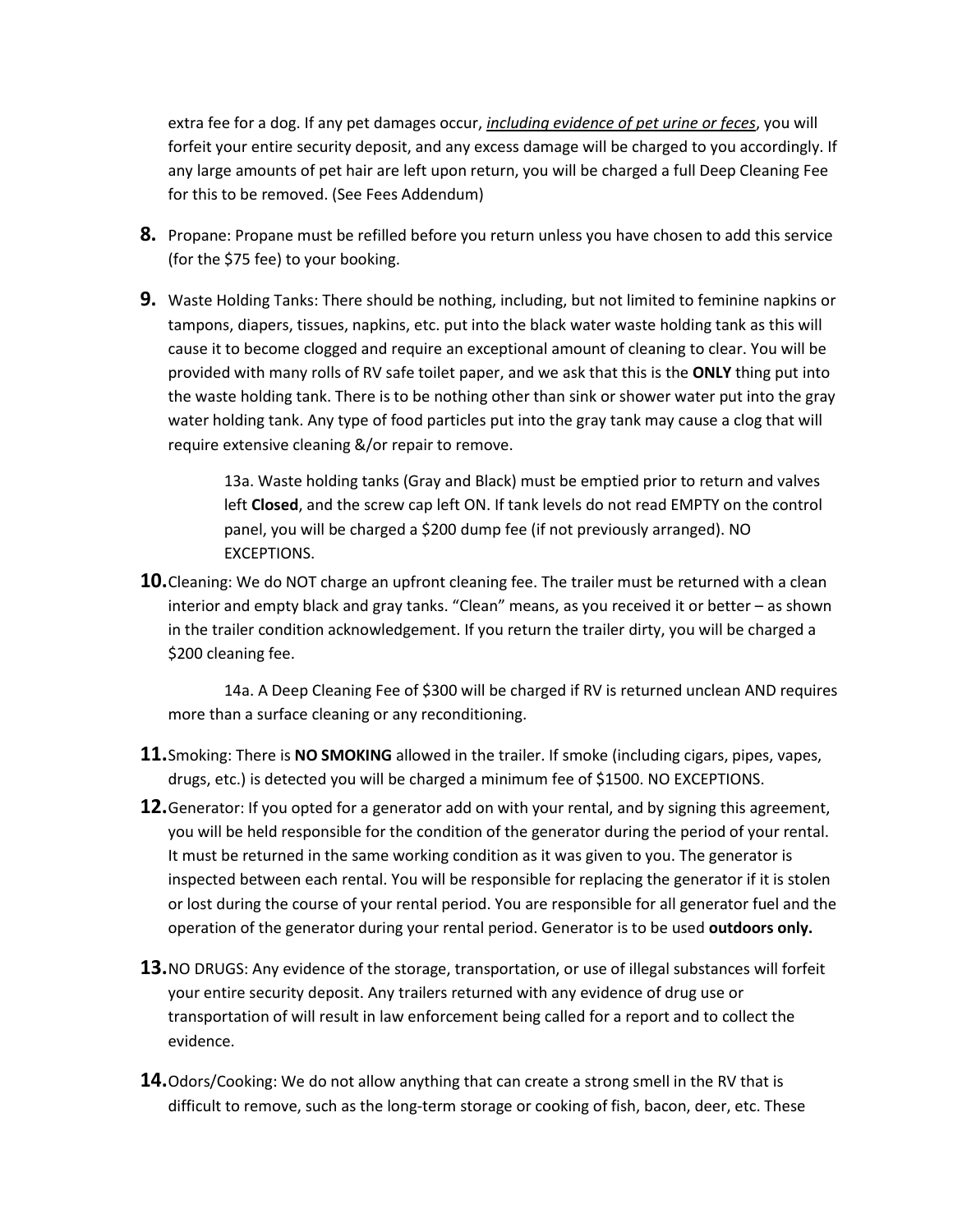must be prepped/cooked outside the RV. If odors are detected, you will be charged the Deep Cleaning Fee of \$300. There is an outside kitchen and stove for your use, if needed in the preparation and cooking of smelly food items.

- **15.**Damage/Minor Repairs: Any damages need to be reported to us immediately. If a potential repair is minor, you may make the repair **after** consulting us. Do not repair anything until you've spoken to us about it. Replacement of defective parts and receipt must be brought back for reimbursement. There will be NO reimbursement if you do not bring back the defective part you replaced and the receipt. If you purchase an item necessary due to an equipment failure (sewer or water hose, etc.) the item you purchased and the receipt must be surrendered upon return of the RV, if you want reimbursement. Should you make a repair without consulting us first, you assume liability for the repair and any subsequent repairs needed.
- **16.**Renter Damages: If the trailer, inside or out, and/or ANY of its contents that were present at the time of pick up, including, but not limited to couches/chairs, beds/bedding, counters, walls, etc., are damaged during your rental period you are responsible for paying all damages, whether you were at fault or not, or if damage was caused by acts of nature (wind, rain, earthquake, fire, flood, etc.). In case of an accident, theft or vandalism occurs, you are responsible for obtaining a police report, and notifying us immediately. (A documented thorough walk through will be completed, with renter present at the time renter takes possession) THE RENTAL PLATFORM (Outdoorsy, RV Share, etc) insurance policy does NOT cover interior damage or repairs. Damage to the interior of the trailer is charged to the renter, via cash upon return or charged to your security deposit.
- **17.**Appliances: The A/C, radio, microwave, television, jacks, etc. are convenience items. If any malfunctions should occur with any of these items, no compensation will be made to you. In case of any malfunction please contact us immediately for assistance and we will do our best to troubleshoot or attempt to have someone come to you for repairs.
- **18.**Camper Abandonment/Owner Retrieval: If for any reason you abandon the RV, you will be charged a \$3,000 fee for Abandonment and Retrieval - plus any applicable fees for ANY lost/missing keys or items/parts from the trailer. Abandonment means leaving the trailer with no intention of returning to it or delivering it back to owner/drop-off location. In the event you abandon the trailer without signing return documents, you agree to waive your right to dispute any claims due to damages, overages, or vandalism.
- **19.**Lockout/Lost Keys: In the event a lockout occurs you agree to pay \$1.75 per mile, round trip, for owner to drive and unlock trailer and a fee of \$50 PER missing key. If owner is en route and key is found and trailer is unlocked, you will only need to pay for mileage up to that point round trip. If no lockout occurs but a key is missing upon return of RV, you will be charged a \$50 fee PER key. If trailer OWNER determines a locksmith is required for lockout/lost key service, the full locksmith cost is to be paid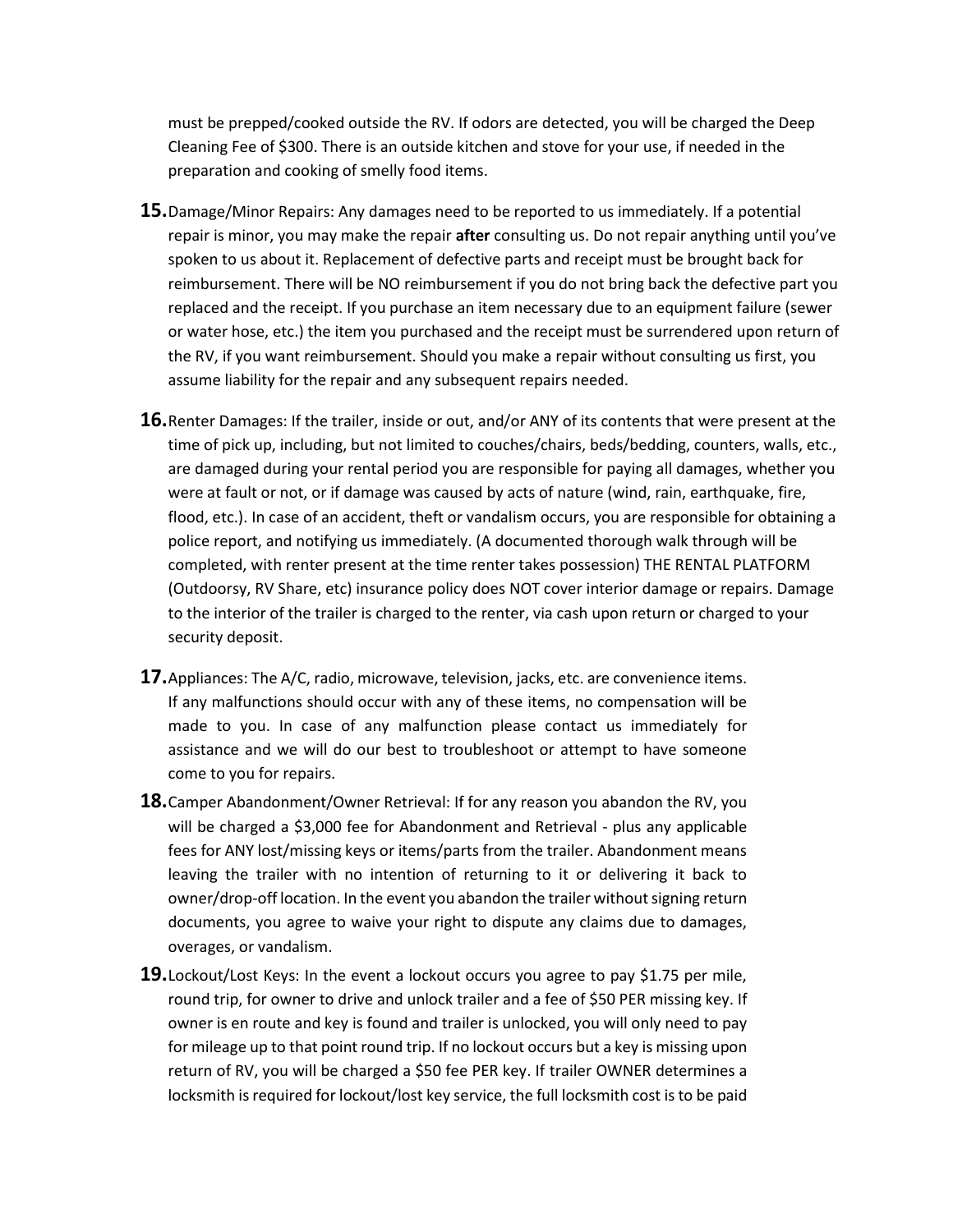by the RENTER, at the time of service – locksmiths must be scheduled and approved by owner before work is done.

- **20.**First Aid Kit: There is a first aid kit provided. Please use what you need, should it become necessary – once it is opened, you own it & will be charged \$50 (replacement value). In the event you use anything in it, take the kit with you – as this is a personal and bodily fluid/pathogen related item, it's not possible for us to pass it from renter to renter. SEPARATELY, there is a box of generic basic band aids in the bathroom vanity cabinet – use these if necessary, **without** fee.
- **21.**Extra fees: You may elect to add certain "extras" to your booking if you like. If you did not elect extra fees at the time of booking, such as the dump fee, etc., you can elect to have them deducted from your deposit. These elections should be noted on this form at the end.
- **22.**GPS Tracking: The travel trailer has been equipped with a GPS tracking device for safety and must not be removed/unplugged for any reason. Failure to accurately report your destination or giving an arbitrary destination in order to attend a prohibited event will result in complete loss of your security deposit and you will be requested to return the RV to owner immediately, and NO refund will be granted for unused rental dates.
- **23.**Personal Property: Your personal property brought with you is your responsibility, and you release trailer owner(s) from all claims for loss of, or damage to, your personal property, or that of any other person left/carried in or on the RV during your rental period and day of return.
- **24.**Personal Injury: You release owner(s) from all claims for injury, including, but without limitation to, personal, bodily, or mental injury, as well as economic loss or damage to you, children, guests, or relatives during your rental period including return period.
- **25.**Severability: If any provision within this Supplemental Rules and Rental Agreement is determined to be invalid, void, or unenforceable judicially, the remaining provisions shall remain in full effect and force.
- **26.**Modifications/Waivers: No provision within this Supplemental Rules and Rental Agreement can be waived or modified for any reason except in a written document that the owner(s) has signed.
- **27.**Damages Above Security Deposit/Insurance Claims: In the event there is any damage above the amount of your security deposit, you agree to pay the owner(s) any monies due and allow the rental platform company to charge your credit card on file for said charges, plus processing fees.
- **28.**RV Return: When RV is returned, you agree that it will be free from damages, cleaned, and tanks emptied (if not previously arranged) BEFORE it has been unhitched from your vehicle. Once RV has been unhitched, the RV will not be allowed to be taken anywhere else and the rental period will be considered complete. (This is for insurance purposes) A preliminary walk through will be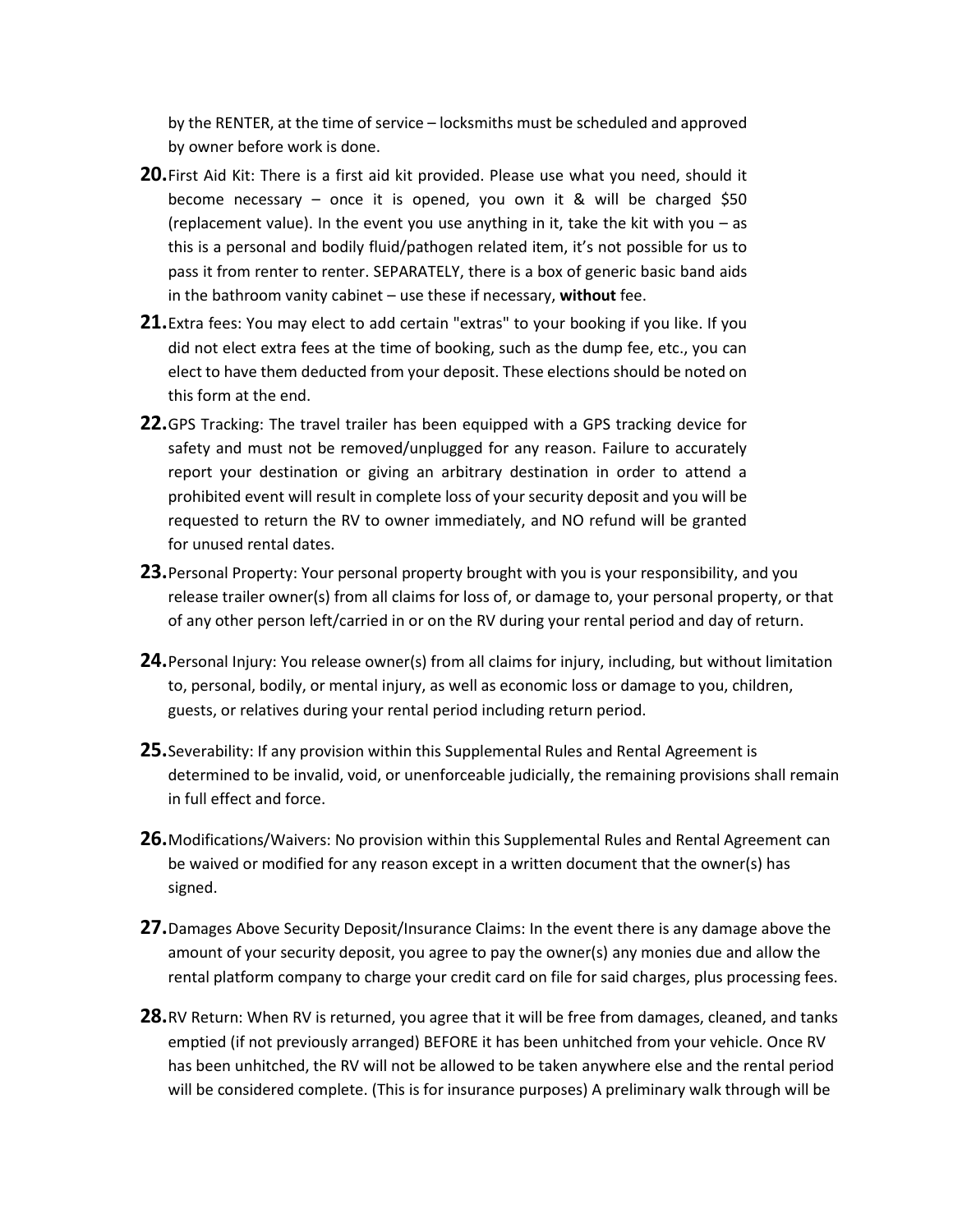completed and a precursory Return Form will be provided. Photos will also be taken by owner for reporting to rental platform &/or insurance. Once a thorough inspection has been completed, any fees for damages, cleaning, dumping, or any other charges will be deducted from your security deposit if applicable.

- **29.**Credits: There will be no refund/credit for any lost rental time for any issue(s) that arise beyond the owner's control. This includes, but is not limited to, flat tire(s), weather, any and all systems within the RV that were working at pickup (refrigerator, heater, LED lights, sound system, etc.), damages to any part(s) of RV whether the renter was at fault or not, or due to renter's or any guests' negligence.
- **30.**Rental Period Extension: If, for any reason, your rental period is extended beyond the original rental period dates, you agree that this document will also extend, be valid and enforceable for the entirety of your extended rental period.
- **31.** Security Deposit: Your security deposit of \$1,000 will be refunded after the RV has been thoroughly inspected and no issues or damages have been found. Said inspection may take anywhere up to 72 hours post rental period.
- **32.**Boondocking/Dry Camping: Camping without hookups (water, sewer, electric) restricts the capabilities of the trailer. You are limited to fresh water tank capacity, black & gray tank capacities, battery capacity and propane capacity. These things need to be recharged, refilled, dumped, etc. These things are the responsibility of the renter. We, as owners, take NO responsibility for limited capabilities and capacities due to dry camping/boondocking. Should you choose to dry camp/boondock, you take full responsibility and liability for the limited capabilities and capacities.
- **33.**Hold Harmless: Renter agrees to hold harmless the owner of the rented RV, at all times for all situations. Renter assumes all risk when renting RV, and owner cannot be held responsible for any accident, injury, loss of income, loss of life or loss of or damage to personal property. Owner assumes no liability for how the RV is used during the rental period.
- **34.**This agreement is in addition to the rental platform (Outdoorsy, RV Share, etc) rental contract. Both contracts are in effect, together, during the rental period. Any part of the rental platform agreement that acts in a manner to void this one (or parts of it) is revoked by the renter and owner, as indicated by the signatures below.

Renters Signature and Date

**SELECTION OF EXTRA FEES**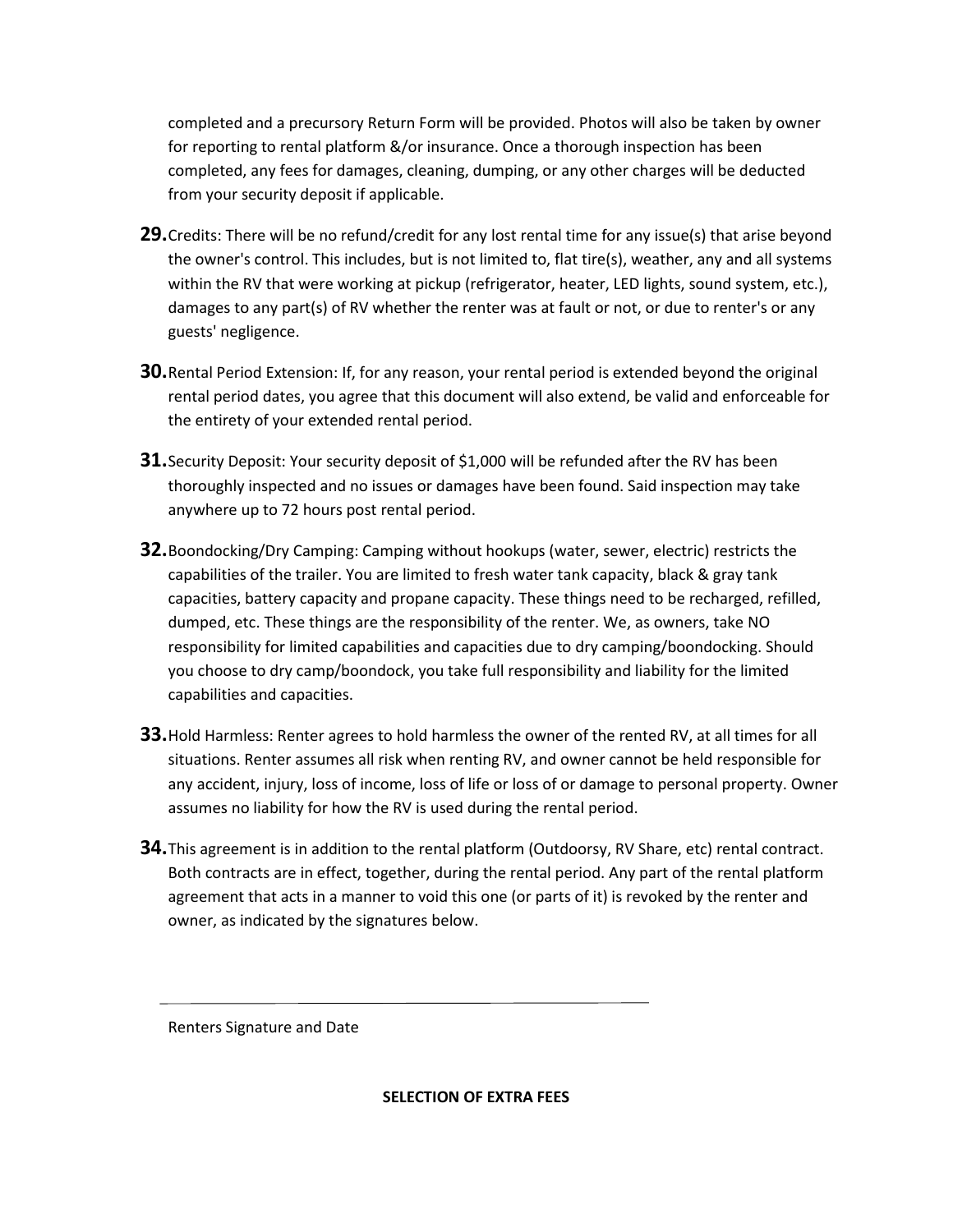Initial items you would like to add to your reservation.

Cleaning fee: I do not want to clean the trailer upon return - \$300

Propane fee: I do not want to refill the propane tanks - \$75

## **FEES ADDENDUM**

BY SIGNING THIS ADDENDUM AND ACCEPTING KEYS, YOU UNDERSTAND THERE ARE EXTRA FEES THAT CAN OCCUR IF THE CONTRACT IS NOT ADHERED TO. THESE FEES, IF ASSESSED, WILL BE DEDUCTED FROM YOUR SECURITY DEPOSIT, AND ANY ADDITIONAL COST, IF NECESSARY, WILL BE CHARGED TO YOUR BOOKING. BY SIGNING THIS, YOU ARE AUTHORIZING OUTDOORSY &/OR THE ACTUAL RV OWNER (ALAN OR KYLENE LABISSONIERE) TO CHARGE YOUR CREDIT CARD ON FILE FOR YOUR RENTAL BOOKING.

WASTE TANKS NOT EMPTIED: If not previously arranged, a **\$200** charge will be assessed if black and gray tanks are not emptied prior to return. (via your reservation OR per your deposit)

SMOKING IS STRICTLY PROHIBITED: **\$1500+** charge will be assessed if the smell of smoke is detected in the RV.

LATE RETURN: **\$50** per hour charge will be assessed if RV is returned later than agreed upon time.

PETS: Pets authorized by owner at time of pickup are welcome in the trailer for a daily charge of \$25. Should any damage occur because of your pets, you are responsible for costs related to damage including, but not limited to, urine or waste stains, claw/scratch/chew marks, damage to furniture.

 a. Any large amounts of pet hair left upon return will be subject to the Deep Cleaning Fee of **\$300**.

PROPANE: **\$75** charge will be assessed if propane tank(s) is not refilled upon return.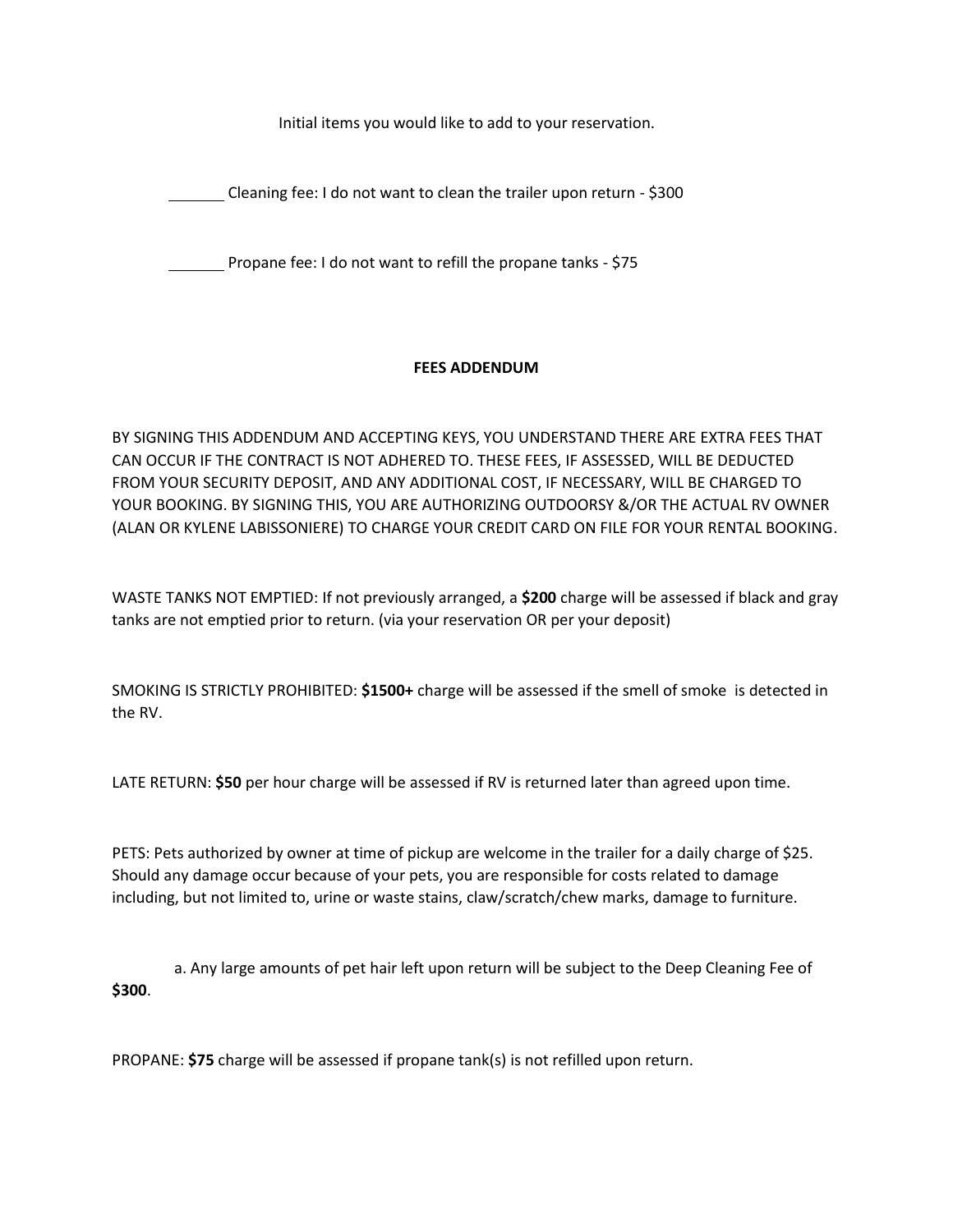CLEANING: **\$200** charge will be assessed if RV is returned unclean or in a condition less than received.

DEEP CLEANING: **\$300** charge will be assessed if RV is returned unclean or in a condition less than received AND requires extensive amounts of effort to clean or recondition.

LOCKOUT: **\$50** charge will be assessed per key if lockout occurs in addition to \$1.75 per mile for owner to come and unlock RV.

MISSING KEY(S): **\$50** charge will be assessed per each missing key(s).

ABANDONMNET/RETRIEVAL: \$3,000 charge will be assessed if renter abandons RV at any location or any time during rental period and owner must recover RV, or if owner must retrieve the RV for any reason other than what has been discussed at time of booking.

\*\*ALL ADD-ON FEES APPLIED TO YOUR SECURITY DEPOSIT WILL BE ASSESSED A PROCESSING FEE OF 15%.

Renters Signature and Date

## **Waste Tanks Addendum**

Most renters are not familiar with properly operating an RV's black and gray waste holding tanks and; therefore, have many questions and concerns regarding this. This addendum is meant to act as a clear outline for your responsibility as a renter for properly using and dumping the waste tanks, and the fees if not done successfully. We will go into considerable detail during your pickup orientation and training regarding the proper dumping of these tanks to accommodate the walk though that is done at pick up. There are also step by step instructions in our renters handbook inside the trailer and we will also give you a copy of these instructions during orientation. By signing this waste tank addendum you are agreeing that you have been taught how to dump the tanks and that you understand how to do it. (It is always ok to call, text or email us with questions for waste tank dumping or other issue while you are renting the travel trailer.

RV safe toilet paper will be provided, and we ask that this is the ONLY thing put into the black tank. No other items, including feminine napkins or tampons, diapers, tissues, paper towels, etc., should be put into the black tank or a clog may result.